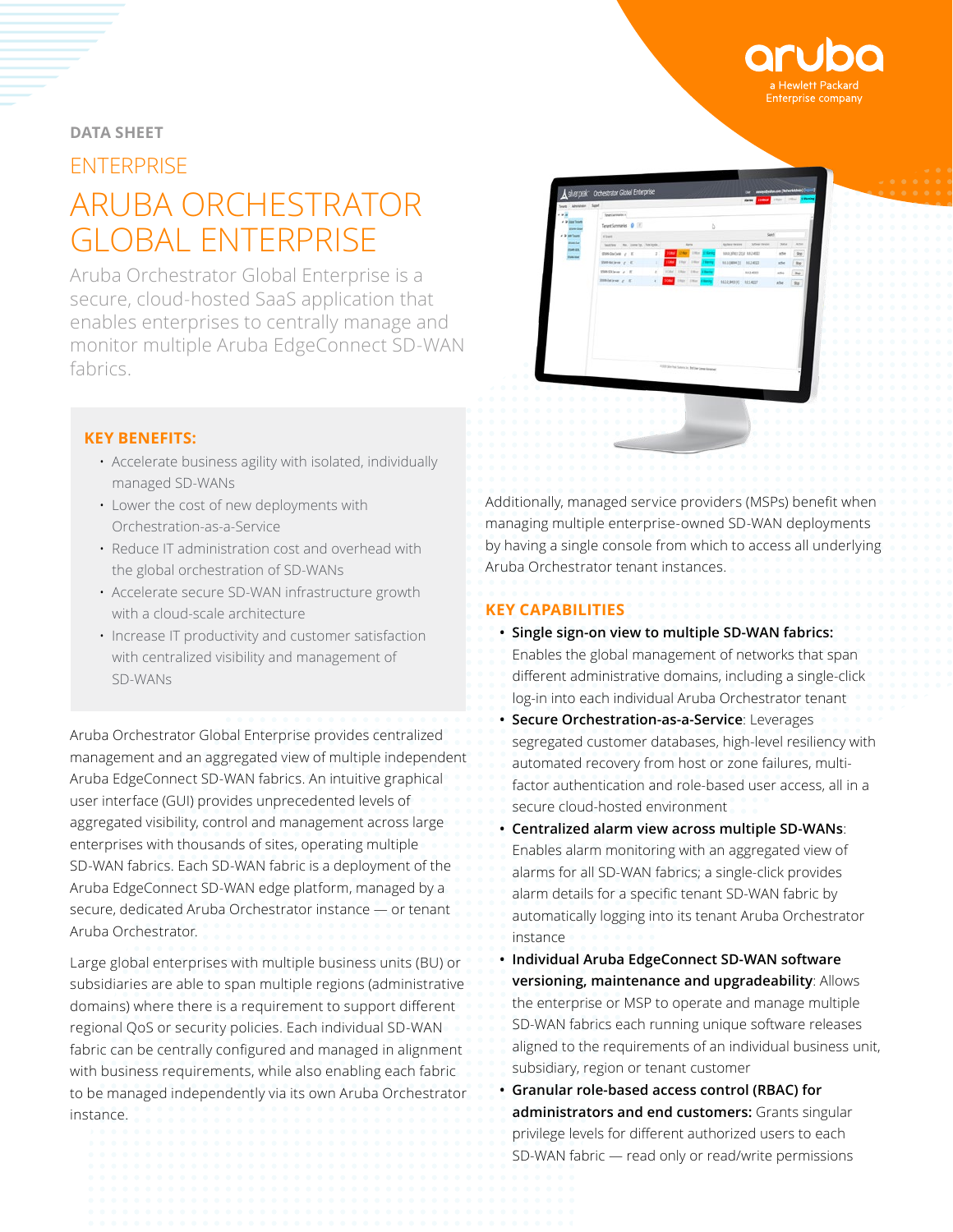

Figure 1: Aruba Orchestrator Global Enterprise enables large enterprises to globally manage and monitor multiple SD-WAN fabrics supported by independent tenant Aruba Orchestrator instances to support the requirements of different business units or subsidiary companies

#### **GLOBAL MANAGEABILITY OF LARGE-SCALE SD-WAN DEPLOYMENTS**

Aruba Orchestrator Global Enterprise provides singlepane-of-glass management for multiple SD-WAN fabrics. It simplifies lifecycle operations such as software upgrades, maintenance and automates configuration back-up and restoration. For MSPs managing enterprise-owned SD-WAN deployments, Aruba Orchestrator Global Enterprise ensures flexibility in tailoring deployments to individual customer requirements. It securely isolates each tenant SD-WAN configuration, alerts, alarms and statistics data to assure robust security.

New Aruba Orchestrator tenants can be rapidly instantiated in the cloud to administer new SD-WAN fabrics. Once the new tenant is provisioned, it will automatically become part of the centrally administered multi- tenant pool of the Aruba Orchestrator Global Enterprise. The automated scalability involved in this process accelerates new deployments and reduces manual intervention, allowing enterprises to scale with greater ease, efficiency and effectiveness.

The cloud-hosted Aruba Orchestrator Global Enterprise is a software-as-a-service (SaaS) application that provides enterprises and service providers with a highly reliable,

zero-CAPEX deployment model that eliminates the complexity of managing an on-premise virtual compute and storage infrastructure. Aruba Orchestrator Global Enterprise offers the following advanced capabilities:

- **Rapid deployments** with controlled instantiation of new Aruba Orchestrator instances associated with unique SD-WAN fabrics
- **Full lifecycle management** of individual tenant SD-WAN fabrics including creation, start/stop, upgrade and deactivation
- **Aruba Orchestrator tenant isolation** enabling tenants to run independently from one another with secure, fully isolated databases and unique software releases per fabric which may be upgraded on any schedule, any time
- **Global scalability** utilizing the latest cloud scale-out technologies, providing virtually unlimited scalability as the number of tenants expands; enables customers to easily scale from 1000s of nodes to 10s of 1000s of nodes seamlessly
- **Secure, single sign-on and role-based access control** per Aruba Orchestrator instance, providing secure access per tenant SD-WAN fabric (Figure 2)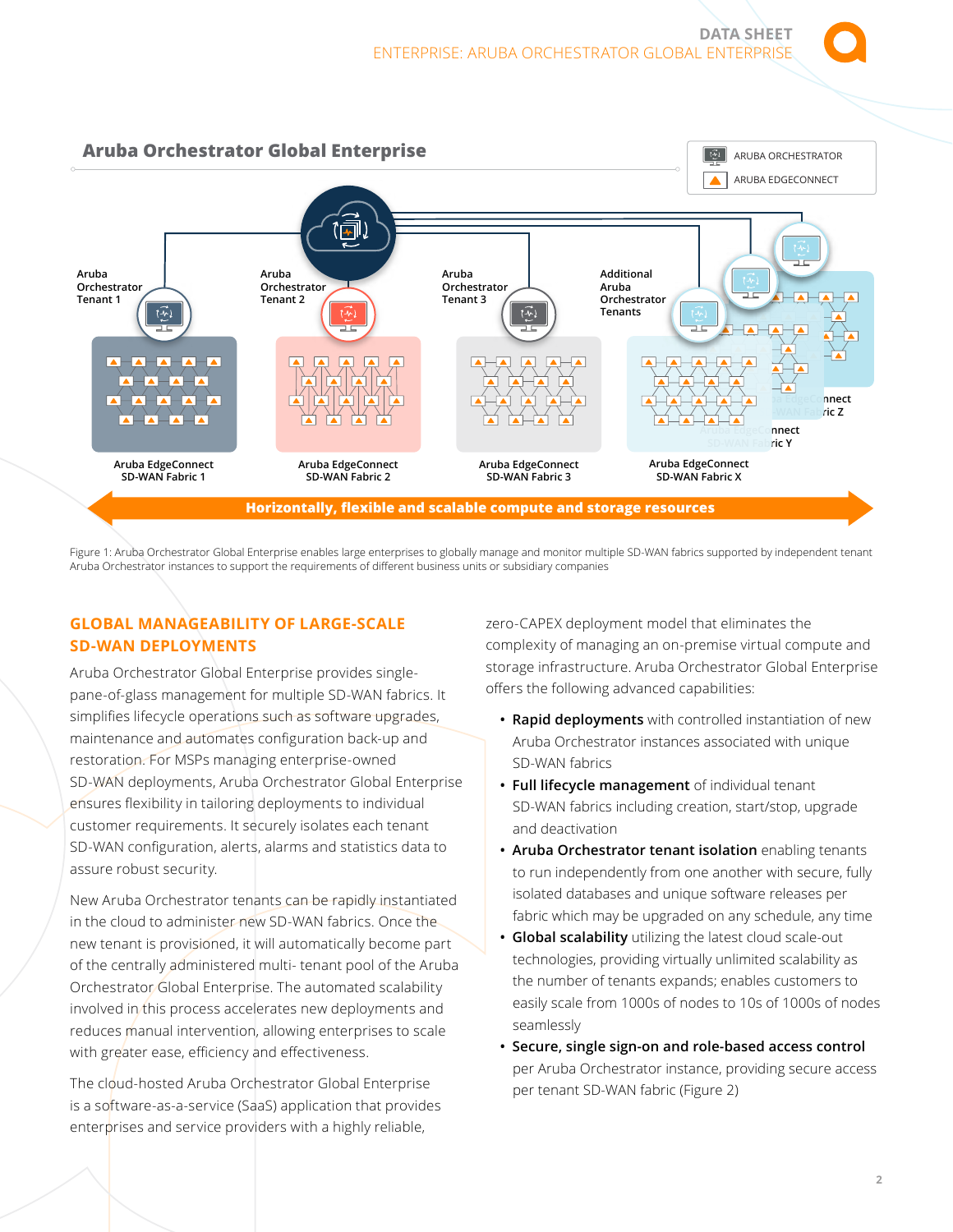**DATA SHEET**  ENTERPRISE: ARUBA ORCHESTRATOR GLOBAL ENTERPRISE

|                                                                                                                                          |                             |                                  |                               |                  | Modify Tenant Capabilities - jsmith@companyxyz.com<br>$\times$ |           |            |           |             |  |  |
|------------------------------------------------------------------------------------------------------------------------------------------|-----------------------------|----------------------------------|-------------------------------|------------------|----------------------------------------------------------------|-----------|------------|-----------|-------------|--|--|
| Figure 2: Role-based access control grants singular privilege levels<br>for different authorized users to each SD-WAN fabric - read only |                             |                                  |                               | Read Only        | Read/Write                                                     |           |            |           |             |  |  |
| or read/write permissions                                                                                                                |                             |                                  |                               | 5 Rows           |                                                                |           |            | Search    |             |  |  |
|                                                                                                                                          |                             |                                  |                               |                  |                                                                | Tenant    |            | Read Only | Read/Write  |  |  |
|                                                                                                                                          | <b>User Management</b>      |                                  |                               | Manufacturing BU |                                                                |           |            | $\Box$    | Ø           |  |  |
|                                                                                                                                          | Auto Logout<br>Max Sessions | 30<br>20                         | (1-10080 minutes)<br>$(5-50)$ | Healthcare BU    |                                                                |           |            | n         | ø           |  |  |
| <b>Active Sessions</b>                                                                                                                   |                             |                                  |                               |                  | Professional Services BU                                       |           | ∩          | o         |             |  |  |
|                                                                                                                                          |                             |                                  | Retail BU                     |                  |                                                                |           | $\Box$     | $\Box$    |             |  |  |
|                                                                                                                                          | 16 Rows, 1 Selected         |                                  |                               | Technology BU    |                                                                |           |            | $\Box$    | $\Box$      |  |  |
| Modify Capabilities - jsmith@companyxyz.com                                                                                              |                             | Email<br>$\times$<br>er-peak.com | 13 Nov 18:                    |                  |                                                                |           |            |           |             |  |  |
| Enable Read Only Privileges Enable Read/Write Privileges                                                                                 |                             | silver-peak.com                  | 15-Nov-18                     |                  |                                                                |           |            |           |             |  |  |
|                                                                                                                                          |                             | Chalver-peak.com                 | 15-Nov-18                     |                  |                                                                |           |            |           |             |  |  |
| 26 Rows                                                                                                                                  | Search                      | Bulver-peak.com                  | 15-Nov-13                     |                  |                                                                |           |            |           |             |  |  |
| Capability                                                                                                                               | Enabled                     | Isilver-peak.com                 | 15-Nov-15                     |                  |                                                                |           |            |           | Apply Close |  |  |
| Access to all tenants                                                                                                                    | ø                           | Isilver-peak.com                 | 22-Jan-19 16                  |                  |                                                                |           |            |           |             |  |  |
| Access to all tenants (Read Only)                                                                                                        | $\bullet$                   | paak.com                         | 22-Jan-19 11:06               |                  |                                                                | in.       | $\propto$  |           |             |  |  |
| All privieges                                                                                                                            | o                           | halver-peak.com                  | 22-Jan-19 11:07               |                  | $\circ$                                                        | o.        | $\times$   |           |             |  |  |
| All read-only privileges                                                                                                                 | $\bullet$                   | Bsilver-peak.com                 | 1B-Feb-19 14:28               |                  | ×                                                              | $\sim$    | $\times$   |           |             |  |  |
| View all users                                                                                                                           | ø                           | (Isilver-peak.com                | 18 Feb-19 15:11               |                  |                                                                | <b>CO</b> | $\times$   |           |             |  |  |
| Modify users                                                                                                                             | a                           | ver-peak.com                     | 21-Feb-19 13:48               |                  | $\Box$                                                         | <b>CO</b> | ×          |           |             |  |  |
| Add a user                                                                                                                               | o                           | laiver peak.com                  | 27-Feb-19 10:28               |                  | $\sqrt{2}$                                                     | p.        | $\times$   |           |             |  |  |
| Delete a user                                                                                                                            | m                           | aBalver-peak.com                 | 27-Feb-19 10:28               |                  | $\sigma$                                                       | a.        | ×          |           |             |  |  |
| View all users' privileges                                                                                                               | ø                           | silver-peak.com                  | 04-Mar-19 13:39               |                  | ø.                                                             | Ø.        | $\times$   |           |             |  |  |
| Modify user privileges                                                                                                                   | m                           | @trustanc.com                    | 04-Mar-19 21:49               |                  | ø.                                                             | in.       | $\times$   |           |             |  |  |
| View all users' tenant access<br>Modify users' tenant access                                                                             | ø                           | bsitve-peak.com                  | 14-Mar-19 12:43               |                  | ø.                                                             | $\sigma$  | $\times$   |           |             |  |  |
| Add a timeral                                                                                                                            | ø                           |                                  |                               |                  |                                                                |           |            |           |             |  |  |
| Modify tenant groups                                                                                                                     | ø                           |                                  |                               |                  |                                                                |           |            |           |             |  |  |
| Register with Silver Peak Cloud Portal                                                                                                   | ø                           |                                  |                               |                  |                                                                |           | Joshy Dose |           |             |  |  |
| Alarm configuration                                                                                                                      | ø                           |                                  |                               |                  |                                                                |           |            |           |             |  |  |
| View kerses                                                                                                                              | $\bullet$<br>ø              |                                  |                               |                  |                                                                |           |            |           |             |  |  |
| Modify license assignments                                                                                                               | $\bullet$                   |                                  |                               |                  |                                                                |           |            |           |             |  |  |
| View serial numbers                                                                                                                      | $\bullet$                   |                                  |                               |                  |                                                                |           |            |           |             |  |  |
| Modify serial number assignments                                                                                                         | $\mathbf{c}$                |                                  |                               |                  |                                                                |           |            |           |             |  |  |
| View session config                                                                                                                      | o                           |                                  |                               |                  |                                                                |           |            |           |             |  |  |
| Modify session config                                                                                                                    | $\overline{a}$              |                                  |                               |                  |                                                                |           |            |           |             |  |  |
| View active sessions                                                                                                                     | $\bullet$                   |                                  |                               |                  |                                                                |           |            |           |             |  |  |
| Channels who is because                                                                                                                  |                             |                                  |                               |                  |                                                                |           |            |           |             |  |  |
|                                                                                                                                          |                             |                                  |                               |                  |                                                                |           |            |           |             |  |  |

# **CENTRALIZED REAL-TIME MONITORING OF SD-WAN FABRICS**

Aruba Orchestrator Global Enterprise provides specific granular visibility into each SD-WAN fabric (Figure 3), including:

- **Tenant Summary Dashboard:** Displays the name of each tenant SD-WAN fabric (with click-through access to each tenant Aruba Orchestrator), license types, total number of appliances, appliance versions, software version, status and action to stop/activate as well as alarms and alerts
- **License Reports:** Include the number of license types, licenses used/available and license expiration dates for each tenant SD-WAN fabric

Each Aruba Orchestrator tenant provides specific detail into application and WAN performance for each tenant SD-WAN fabric (Figure 4), including:

- **Appliance Dashboard:** Displays a centralized summary of Aruba EdgeConnect appliances connected to the network, top talkers, applications, topology map, etc.
- **Live View:** Monitors real-time throughput, loss, latency and jitter across business intent overlays and the

underlying WAN transport services to proactively identify potential performance impacts

- **Health Map:** Provides a high-level view of Aruba EdgeConnect appliance status and network health based on configured thresholds for packet loss, latency and jitter
- **Granular Real-time Monitoring and Historical Reporting:** Provides specific details into application, location, and network statistics, including continuous performance monitoring of loss, latency, and packet ordering for all network paths; identifies all web and native application traffic by name and location, and alarms and alerts allow for faster resolution of network issues
- **Cloud Control:** Provides an accurate picture of how SaaS and infrastructure-as-a-service (IaaS) are being used within the organization with identification and reporting of cloud and data center hosted apps, tracking of SaaS provider network traffic, etc.

Each Aruba Orchestrator tenant can be accessed using a direct URL or from the Aruba Orchestrator Global Enterprise console, but only by authorized users within the RBAC framework.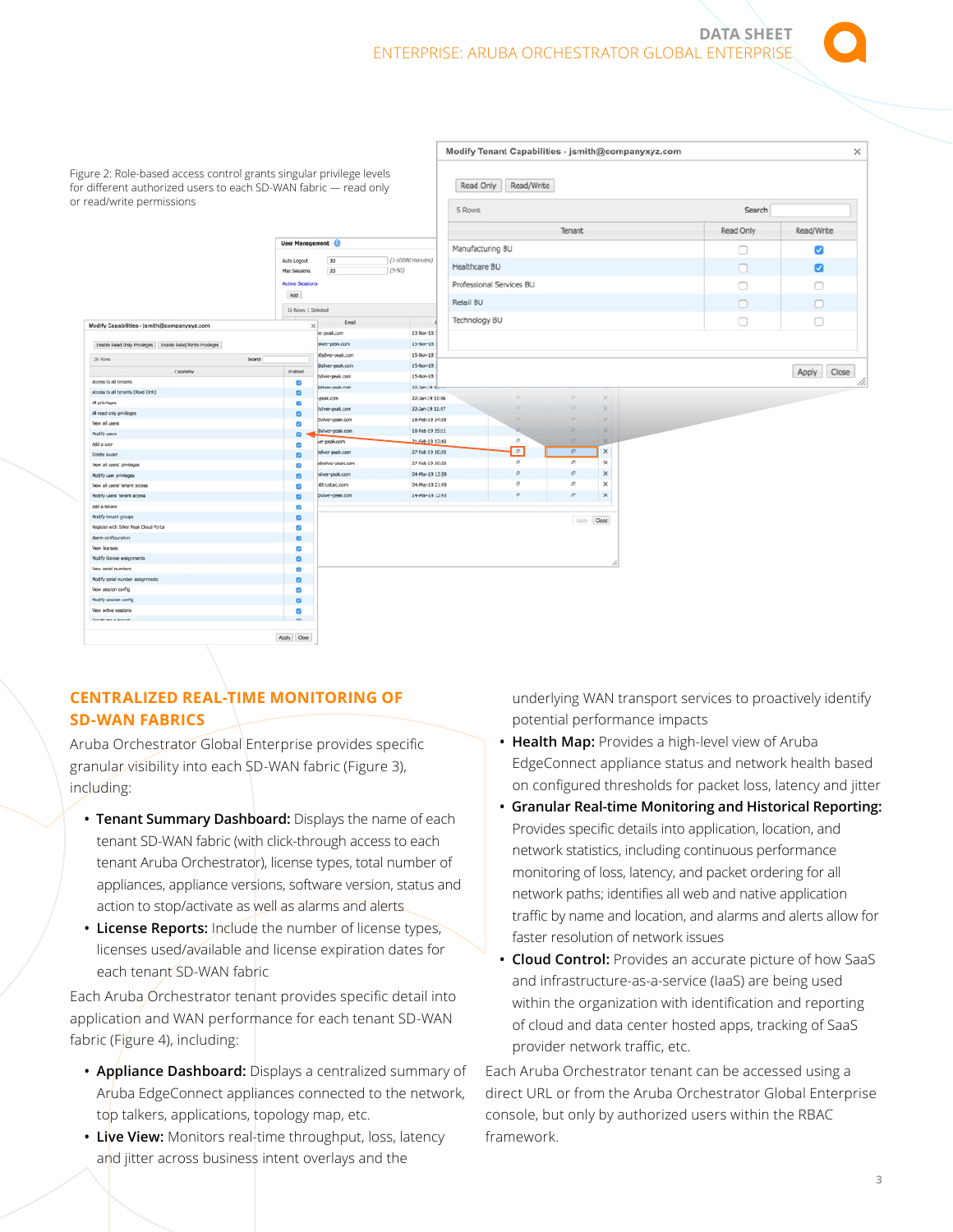|                                                               |                                   |                   |               |                         |               |         |         |                  |                    | <b>Alarms</b> | User<br>1 Critical | jsmith@companyxyz.com<br>0 Major | <b>Bogout</b><br>0 Warring<br>D Minor |
|---------------------------------------------------------------|-----------------------------------|-------------------|---------------|-------------------------|---------------|---------|---------|------------------|--------------------|---------------|--------------------|----------------------------------|---------------------------------------|
| Tenants<br>Administration                                     | Support                           |                   |               |                         |               |         |         |                  |                    |               |                    |                                  |                                       |
| $\sim$ All                                                    | Tenant Summarkes x License Report |                   | Alarms        | Blueprint               |               |         |         |                  |                    |               |                    |                                  |                                       |
| Healthcare BU<br>Manufacturing BU                             | <b>Tenant Summaries</b>           | $\bullet$ $\circ$ |               |                         |               |         |         |                  |                    |               |                    |                                  |                                       |
| Professional Services BU<br><b>Retail BU</b><br>Technology BU | 5 Tenants                         |                   |               |                         |               |         |         |                  |                    | Search        |                    |                                  |                                       |
|                                                               | Tenant Name                       | Manage            | License Type  | <b>Total Appliances</b> | <b>Alarms</b> |         |         |                  | Appliance Versions |               | Software Version   | Status                           | Action                                |
|                                                               | Manufacturing BJ                  | t2                | EC.           | $\circ$                 | 0 Critical    | 1 Major | 0 Minor | 1 Warning        |                    | 8.5.2.40093   |                    | active                           | Stop                                  |
|                                                               | Healthcare BU                     | e.                | <b>EC</b>     | $\circ$                 | 2 Critical    | Major   | 0 Minor | 1 Warning        |                    | 8.5.2.40108   |                    | active                           | Stop                                  |
|                                                               | Professional Services BU          | $\mathbb{R}^3$    | <b>EC</b>     | $\circ$                 | 1 Critical    | 0 Major | 0 Minor | 0 Warning        |                    | 8.5.1.40371   |                    | active                           | S <sub>500</sub>                      |
|                                                               | Rotal BU                          | $\mathbb{C}^2$    | <b>EC</b>     | $\circ$                 | 1 Critical    | Major   | 0 Minor | 0 Warning        |                    | 8.5.1.40371   |                    | active                           | Stop                                  |
|                                                               | Technology BU                     | e.                | EC-SP-Motored | $\Omega$                | 0 O'Blail     | 1 Major | 0 Minor | <b>4 Warning</b> |                    | 8.5.6.40044   |                    | active                           | Stop                                  |

| Ů<br>Search Appliances<br>Network | Dashboard          |                        |                 |                           |                                            |                    |                 |     |  |
|-----------------------------------|--------------------|------------------------|-----------------|---------------------------|--------------------------------------------|--------------------|-----------------|-----|--|
|                                   |                    | Alarms $\times$        |                 |                           |                                            |                    |                 |     |  |
| ๛<br>Group 1                      | Alarms @           | Alarm Email Recipients |                 | Alarm Emails ON           | Wait to Send Emails<br>Alarm Emails Paused |                    |                 |     |  |
|                                   | Active History All |                        |                 |                           |                                            | Select All         | Ack UnAck Clear |     |  |
|                                   | 2 Rows             | Search                 |                 |                           |                                            |                    |                 |     |  |
|                                   | Host Name          | Alarm Time             | Severity        | Source                    | Alarm Description                          | Recommended Action |                 | Act |  |
|                                   | Orchestrator       | 03-May-19 11:12        | <b>Major</b>    | /email/alarm              | Orchestrator does not have a set email ad  |                    |                 |     |  |
|                                   | Orchestrator       | 03-May-19 11:10        | <b>Critical</b> | /orchestration/overlays/P | Overlay Plex has no hub defined. No tunn   |                    |                 |     |  |
|                                   |                    |                        |                 |                           |                                            |                    |                 |     |  |

Figure 3: Aruba Orchestrator Global Enterprise with click-through access to each individual Orchestrator tenant provides further insights onto each SD-WAN

# **ORCHESTRATION OF 1000S OF SD-WAN APPLIANCES PER SD-WAN FABRIC**

Each Aruba Orchestrator tenant supports centralized orchestration of all functions from a single pane-of-glass for its — and only its — associated SD-WAN fabric. The Aruba business-first networking model is powered by centralized SD-WAN orchestration that:

- Delivers sophisticated management and reporting, enabling rapid and consistent implementation of networkwide business intent policies
- Makes changes easier, minimizes human errors and enables faster troubleshooting so that IT is more responsive to the business
- Enables self-learning and continuous control to ensure ongoing alignment with business intent
- Provides complete observability of the entire wide-area network from a single pane of glass

For further information on the Aruba Orchestrator features and real-time health monitoring and historical reporting, refer to the [Aruba Orchestrator data sheet](https://www.arubanetworks.com/assets/ds/DS_Orchestrator.pdf).

# **DELIVERING BUSINESS VALUE AND SERVICE DIFFERENTIATION**

Aruba Orchestrator Global Enterprise enables large enterprises to centrally configure and manage SD-WAN fabrics in alignment to the business requirements. Similarly, it helps MSPs manage multiple global enterprise-owned SD-WAN deployments from a single management console.

Aruba Orchestrator Global Enterprise provides unprecedented levels of operational efficiency by minimizing order-to-deployment touch points with an intuitive GUI and centralized SD-WAN configuration. It provides granular visibility into all SD-WAN fabrics (click through access with the right access control), enabling rapid response for troubleshooting and support issue resolution.